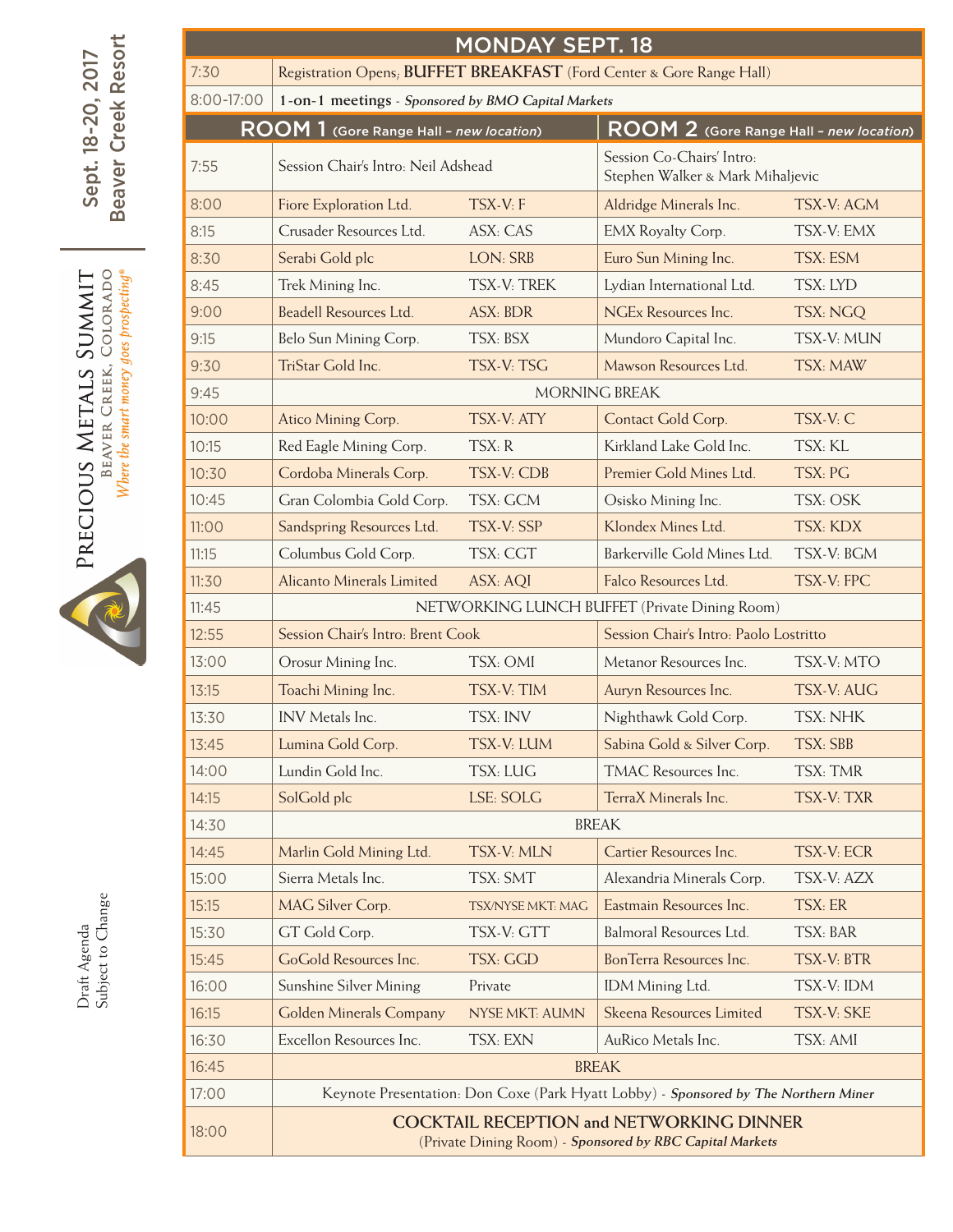|                                                                              | <b>TUESDAY SEPT. 19</b>                                                      |                                                                                                                                                                    |                      |                                         |                     |  |  |  |  |  |
|------------------------------------------------------------------------------|------------------------------------------------------------------------------|--------------------------------------------------------------------------------------------------------------------------------------------------------------------|----------------------|-----------------------------------------|---------------------|--|--|--|--|--|
| Resort                                                                       | Registration Opens; BUFFET BREAKFAST (Ford Center & Gore Range Hall)<br>7:30 |                                                                                                                                                                    |                      |                                         |                     |  |  |  |  |  |
|                                                                              | 8:00-18:00                                                                   | 1-on-1 meetings                                                                                                                                                    |                      |                                         |                     |  |  |  |  |  |
| Sept. 18-20, 2017<br>Creek                                                   |                                                                              | ROOM 1 (Gore Range Hall - new location)                                                                                                                            |                      | ROOM 2 (Gore Range Hall - new location) |                     |  |  |  |  |  |
|                                                                              | 7:55                                                                         | Session Chair's Intro: Tony Scott                                                                                                                                  |                      | Session Chair's Intro: Joe Foster       |                     |  |  |  |  |  |
| eaver                                                                        | 8:00                                                                         | Rambler Metals & Mining plc TSX: RAB; AIM: RMM                                                                                                                     |                      | Independence Gold Corp.                 | TSX-V: IGO          |  |  |  |  |  |
| $\mathbf{m}$                                                                 | 8:15                                                                         | Marathon Gold Corp.                                                                                                                                                | TSX: MOZ             | Rockhaven Resources Ltd.                | TSX-V: RK           |  |  |  |  |  |
|                                                                              | 8:30                                                                         | Atlantic Gold Corp.                                                                                                                                                | TSX-V: AGB           | Strategic Metals Ltd.                   | TSX-V: SMD          |  |  |  |  |  |
|                                                                              | 8:45                                                                         | Treasury Metals Inc.                                                                                                                                               | TSX: TML             | Wellgreen Platinum Ltd.                 | TSX: WG             |  |  |  |  |  |
| Where the smart money goes prospecting®<br>CREEK, COLORADO<br><b>TIMMITS</b> | 9:00                                                                         | Pure Gold Mining Inc.                                                                                                                                              | TSX-V: PGM           | <b>ATAC Resources Ltd.</b>              | TSX-V: ATC          |  |  |  |  |  |
|                                                                              | 9:15                                                                         | Rubicon Minerals Corp.                                                                                                                                             | TSX: RMX             | Western Copper and Gold                 | NYSE MKT: WRN       |  |  |  |  |  |
|                                                                              | 9:30                                                                         | Callinex Mines Inc.                                                                                                                                                | TSX-V: CNX           | Victoria Gold Corp.                     | TSX-V: VIT          |  |  |  |  |  |
|                                                                              | 9:45                                                                         | First Mining Finance Corp.                                                                                                                                         | TSX: FF              | Alexco Resource Corp.                   | NYSE MKT: AXU       |  |  |  |  |  |
| METALS                                                                       | 10:00                                                                        |                                                                                                                                                                    | <b>MORNING BREAK</b> |                                         |                     |  |  |  |  |  |
|                                                                              | 10:15                                                                        | Trilogy Metals Inc.                                                                                                                                                | TSX/NYSE MKT: TMQ    | Golden Predator Mining                  | TSX-V: GPY          |  |  |  |  |  |
| <b>BEAVER</b>                                                                | 10:30                                                                        | <b>International Tower Hill</b>                                                                                                                                    | TSX: ITH             | NewCastle Gold Ltd.                     | TSX: NCA            |  |  |  |  |  |
|                                                                              | 10:45                                                                        | <b>NOVAGOLD</b>                                                                                                                                                    | NYSE MKT: NG         | Golden Queen Mining Co.                 | TSX: GQM            |  |  |  |  |  |
|                                                                              | 11:00                                                                        | Arizona Mining Inc.                                                                                                                                                | TSX: AZ              | Condor Gold plc                         | LON: CNR            |  |  |  |  |  |
|                                                                              | 11:15                                                                        | Americas Silver Corp.                                                                                                                                              | TSX: USA             | GoldQuest Mining Corp.                  | TSX-V: GQC          |  |  |  |  |  |
| PRECIOUS                                                                     | 11:30                                                                        | Midas Gold Corp.                                                                                                                                                   | TSX: MAX             | Unigold Inc.                            | TSX-V: UGD          |  |  |  |  |  |
|                                                                              | 11:45                                                                        | 11:45 LUNCH (Private Dining Room) - Sponsored by Yukon Mining Alliance & Government of Yukon<br>12:00 Special Remarks from Hon. Ranj Pillai, Deputy Premier, Yukon |                      |                                         |                     |  |  |  |  |  |
|                                                                              | 12:55                                                                        | Session Chair's Intro: Nicole Adshead-Bell                                                                                                                         |                      | Session Chair's Intro: Robert Cohen     |                     |  |  |  |  |  |
|                                                                              | 13:00                                                                        | Rye Patch Gold Corp.                                                                                                                                               | TSX-V: RPM           | Vista Gold Corp.                        | NYSE MKT: VGZ       |  |  |  |  |  |
|                                                                              | 13:15                                                                        | Liberty Gold Corp.                                                                                                                                                 | <b>TSX: LGD</b>      | Blackham Resources Ltd.                 | ASX: BLK            |  |  |  |  |  |
|                                                                              | 13:30                                                                        | Pershing Gold Corp.                                                                                                                                                | NASDAQ: PGLC         | Dacian Gold Ltd.                        | <b>ASX: DCN</b>     |  |  |  |  |  |
|                                                                              | 13:45                                                                        | NuLegacy Gold Corp.                                                                                                                                                | TSX-V: NUG           | Doray Minerals Ltd.                     | ASX: DRM            |  |  |  |  |  |
|                                                                              | 14:00                                                                        | Corvus Gold Inc.                                                                                                                                                   | TSX: KOR             | Emmerson Resources Ltd.                 | ASX: ERM            |  |  |  |  |  |
|                                                                              | 14:15                                                                        | <b>Gold Standard Ventures</b>                                                                                                                                      | <b>NYSE MKT: GSV</b> | Gold Road Resources Ltd.                | <b>ASX: GOR</b>     |  |  |  |  |  |
|                                                                              | 14:30                                                                        | Ely Gold & Minerals Inc.                                                                                                                                           | TSX-V: ELY           | MacPhersons Resources Ltd.              | ASX: MRP            |  |  |  |  |  |
|                                                                              | 14:45                                                                        | TriMetals Mining Inc.                                                                                                                                              | TSX: TMI             | Millennium Minerals Limited ASX: MOY    |                     |  |  |  |  |  |
|                                                                              | 15:00                                                                        | <b>BREAK</b>                                                                                                                                                       |                      |                                         |                     |  |  |  |  |  |
| Draft Agenda<br>Subject to Change                                            | 15:15                                                                        | Taung Gold International                                                                                                                                           | HK: 0621             | Superior Gold Inc.                      | TSX-V: SGI          |  |  |  |  |  |
|                                                                              | 15:30                                                                        | <b>DRDGOLD</b> Limited                                                                                                                                             | NYSE: DRD            | Oklo Resources Limited                  | ASX: OKU            |  |  |  |  |  |
|                                                                              | 15:45                                                                        | Teranga Gold Corporation                                                                                                                                           | TSX: TGZ             | Avesoro Resources Inc.                  | <b>TSX/LSE: ASO</b> |  |  |  |  |  |
|                                                                              | 16:00                                                                        | Dalradian Resources Inc.                                                                                                                                           | TSX: DNA             | West African Resources Ltd.             | TSX-V: WAF          |  |  |  |  |  |
|                                                                              | 16:15                                                                        | Orezone Gold Corp.                                                                                                                                                 | TSX-V: ORE           | Xanadu Mines Ltd.                       | ASX: XAM            |  |  |  |  |  |
|                                                                              | 16:30                                                                        | Orca Gold Inc.                                                                                                                                                     | TSX-V: ORG           | GoldMining Inc.                         | TSX-V: GOLD         |  |  |  |  |  |
|                                                                              | 16:45                                                                        | Cardinal Resources Ltd.                                                                                                                                            | ASX: CDV             | Canarc Resource Corp.                   | TSX: CCM            |  |  |  |  |  |
|                                                                              | 17:00                                                                        | Sarama Resources Ltd.                                                                                                                                              | TSX-V: SWA           | Otis Gold Corp.                         | TSX-V: OOO          |  |  |  |  |  |
|                                                                              | 17:15                                                                        | Hummingbird Resources                                                                                                                                              | LON: HUM             | <b>RNC</b> Minerals                     | TSX: RNX            |  |  |  |  |  |
|                                                                              | 17:30                                                                        | COCKTAIL RECEPTION - Sponsored by Osisko Gold Royalties                                                                                                            |                      |                                         |                     |  |  |  |  |  |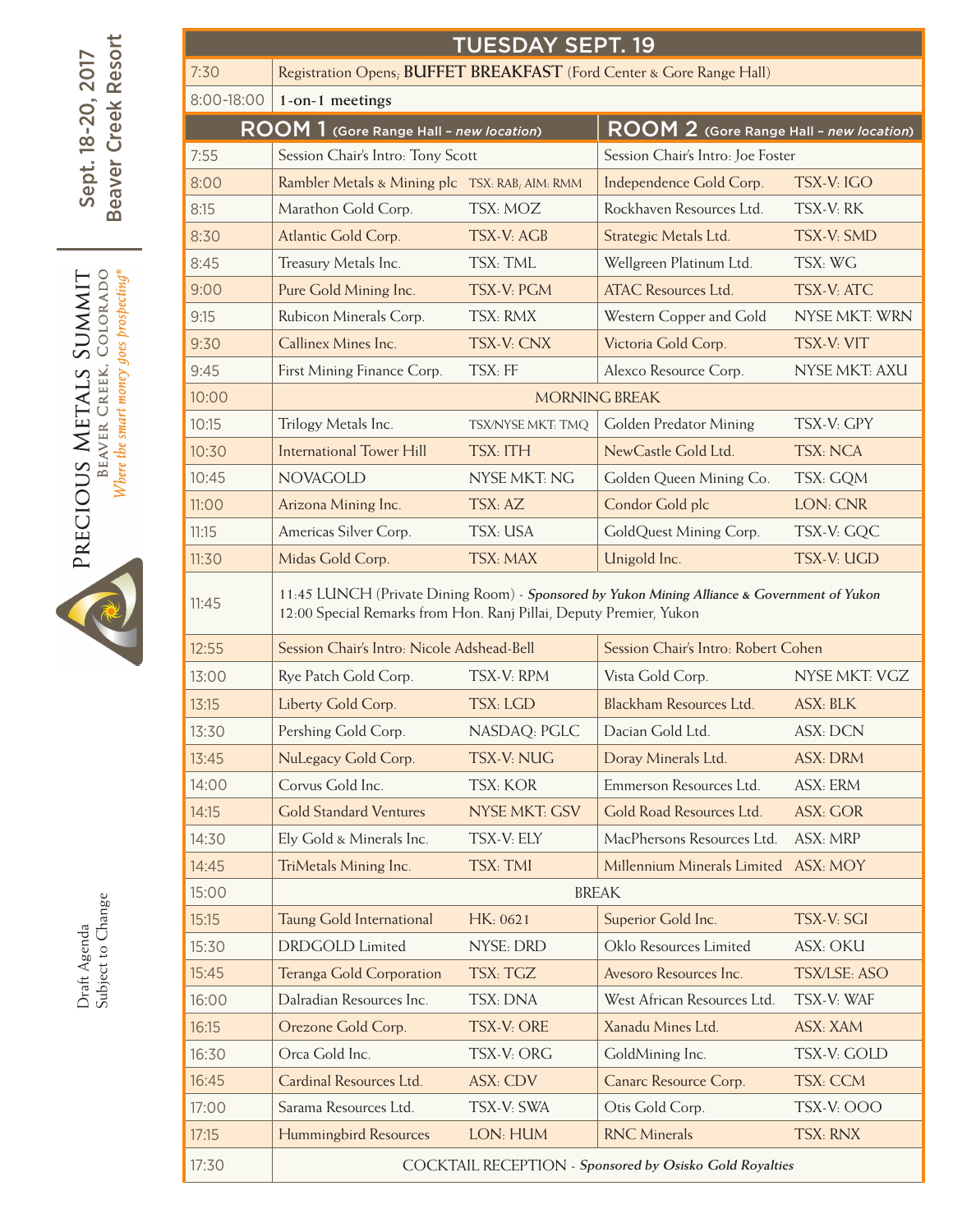|                                                                                | <b>WEDNESDAY SEPT. 20</b> |                                                                                              |                   |                                                |                                    |  |  |  |  |  |
|--------------------------------------------------------------------------------|---------------------------|----------------------------------------------------------------------------------------------|-------------------|------------------------------------------------|------------------------------------|--|--|--|--|--|
| Resort                                                                         | 7:45                      | <b>BUFFET BREAKFAST</b> (Ford Center & Gore Range Hall)                                      |                   |                                                |                                    |  |  |  |  |  |
|                                                                                | 8:30-13:00                | 1-on-1 meetings                                                                              |                   |                                                |                                    |  |  |  |  |  |
| Creek<br>$18 - 20$<br>eaver<br>Sept.                                           |                           | <b>ROOM</b> 1 (Gore Range Hall - new location)                                               |                   | <b>ROOM 2</b> (Gore Range Hall - new location) |                                    |  |  |  |  |  |
|                                                                                | 8:25                      | Session Chair's Intro: Glenn Mullan                                                          |                   |                                                | Session Chair's Intro: Paul Burton |  |  |  |  |  |
|                                                                                | 8:30                      | OK2 Minerals Ltd.                                                                            | TSX-V: OK         | Evrim Resources Corp.                          | TSX-V: EVM                         |  |  |  |  |  |
| മ                                                                              | 8:45                      | Millrock Resources Inc.                                                                      | TSX-V: MRO        | Minera Alamos Inc.                             | TSX-V: MAI                         |  |  |  |  |  |
|                                                                                | 9:00                      | Colorado Resources Ltd.                                                                      | TSX-V: CXO        | Oceanus Resources Corp.                        | <b>TSX-V: OCN</b>                  |  |  |  |  |  |
| goes prospecting<br>LORAD<br><b>NMNIS</b><br>Ü<br>money<br>щ<br>щ<br>$\approx$ | 9:15                      | <b>BREAK</b>                                                                                 |                   | Silver One Resources Inc.                      | <b>TSX-V: SVE</b>                  |  |  |  |  |  |
|                                                                                | 9:30                      | <b>Brixton Metals Corp.</b>                                                                  | <b>TSX-V: BBB</b> | SilverCrest Metals Inc.                        | <b>TSX-V: SIL</b>                  |  |  |  |  |  |
|                                                                                | 9:45                      | Canasil Resources Inc.                                                                       | TSX-V: CLZ        | Southern Silver Exploration                    | TSX-V: SSV                         |  |  |  |  |  |
|                                                                                | 10:00                     | Northern Vertex Mining                                                                       | TSX-V: NEE        | <b>Azure Minerals Limited</b>                  | ASX: AZS                           |  |  |  |  |  |
|                                                                                | 10:15                     |                                                                                              |                   | <b>BREAK</b>                                   |                                    |  |  |  |  |  |
|                                                                                | 10:30                     | Candente Copper Corp.                                                                        | TSX: DNT          | Kootenay Silver Inc.                           | TSX-V: KTN                         |  |  |  |  |  |
| smart                                                                          | 10:45                     | Bear Creek Mining Corp.                                                                      | TSX-V: BCM        | Maverix Metals Inc.                            | TSX-V: MMX                         |  |  |  |  |  |
| EAVER                                                                          | 11:00                     | PPX Mining Corp.                                                                             | <b>TSX-V: PPX</b> | Aurcana Corporation                            | <b>TSX-V: AUN</b>                  |  |  |  |  |  |
| Where the                                                                      | 11:15                     | Regulus Resources Inc.                                                                       | TSX-V: REG        | Calibre Mining Corp.                           | TSX-V: CXB                         |  |  |  |  |  |
| PRECIOUS                                                                       | 11:30                     | Erdene Resource Dev.                                                                         | <b>TSX: ERD</b>   | <b>Barsele Minerals Corp.</b>                  | TSX-V: BME                         |  |  |  |  |  |
|                                                                                | 11:45                     | Orvana Minerals Corp.                                                                        | TSX: ORV          | White Gold Corp.                               | TSX-V: WGO                         |  |  |  |  |  |
|                                                                                | 12:00                     | "BEAVERS & BREWS"<br>CLOSING LUNCH, CRAFT BEER TASTING & LIVE MUSIC<br>(Private Dining Room) |                   |                                                |                                    |  |  |  |  |  |

## **Thank You to our Conference Sponsors**



**Platinum Sponsor:** 



**RBC Capital Markets®** 



CAPITAL A MARKETS

**HAYWOOD** 

**BEAC®N** 

O OBERON CAPITAL

Minjng Journal

**Gold Sponsors: CANACCORD** Genuity



MAXIT<br>CAPITAL

**Silver Sponsors:** 



**Copper Sponsors:**





**OSISKO** 



**Event Sponsors:**

THE NORTHERN MINER

**GLOBAL MINING NEWS - SINCE 1915** 

YUKON **Media Sponsors:**





Draft Agenda<br>Subject to Change Subject to ChangeDraft Agenda